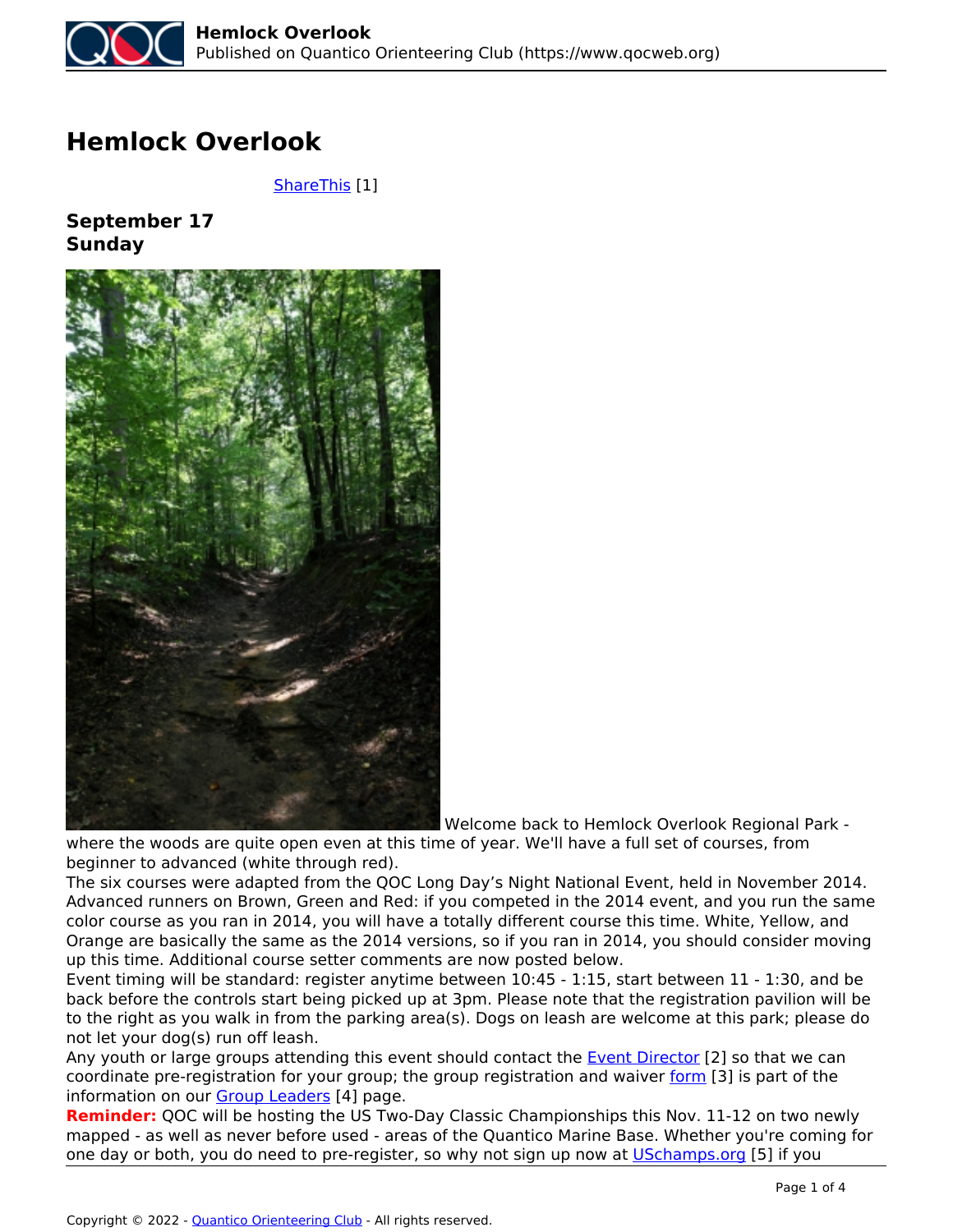| haven't already?                                                                                                                                      |                                                                                                                                                                                                                          |                                                                                              |                                                    |          |                 |  |  |
|-------------------------------------------------------------------------------------------------------------------------------------------------------|--------------------------------------------------------------------------------------------------------------------------------------------------------------------------------------------------------------------------|----------------------------------------------------------------------------------------------|----------------------------------------------------|----------|-----------------|--|--|
| <b>Location</b>                                                                                                                                       | Hemlock Overlook Regional Park, Hemlock Pavilion,<br>Clifton, VA (Classic)                                                                                                                                               |                                                                                              |                                                    |          |                 |  |  |
| <b>Registration</b>                                                                                                                                   | No advance registration required. Just show up and<br>have fun!                                                                                                                                                          |                                                                                              |                                                    |          |                 |  |  |
| <b>Start Times</b>                                                                                                                                    | You may start your course at any time during the<br>start window listed below for your event.                                                                                                                            |                                                                                              |                                                    |          |                 |  |  |
| <b>Schedule</b>                                                                                                                                       | Sunday, September 1711:00 Classic:                                                                                                                                                                                       |                                                                                              |                                                    |          |                 |  |  |
|                                                                                                                                                       |                                                                                                                                                                                                                          | am -                                                                                         |                                                    |          |                 |  |  |
|                                                                                                                                                       |                                                                                                                                                                                                                          |                                                                                              | 3:00                                               |          |                 |  |  |
| <b>Volunteers</b>                                                                                                                                     | Event                                                                                                                                                                                                                    |                                                                                              | pm                                                 |          |                 |  |  |
|                                                                                                                                                       | Director:                                                                                                                                                                                                                |                                                                                              | Aaron Linville [6]                                 |          |                 |  |  |
|                                                                                                                                                       | Course                                                                                                                                                                                                                   |                                                                                              | Tom Nolan [7]                                      |          |                 |  |  |
|                                                                                                                                                       | Designer:                                                                                                                                                                                                                |                                                                                              |                                                    |          |                 |  |  |
| <b>Location Details</b>                                                                                                                               | <b>Classic</b>                                                                                                                                                                                                           | From Clifton VA, take                                                                        |                                                    |          |                 |  |  |
|                                                                                                                                                       | Hemlock<br>Overlook<br>Regional<br>Park<br>Hemlock                                                                                                                                                                       |                                                                                              | Main Street (route 641)                            |          |                 |  |  |
|                                                                                                                                                       |                                                                                                                                                                                                                          |                                                                                              | south for 1 mile. Then go<br>right onto Yates Ford |          |                 |  |  |
|                                                                                                                                                       |                                                                                                                                                                                                                          |                                                                                              | Road and drive to the                              |          |                 |  |  |
|                                                                                                                                                       |                                                                                                                                                                                                                          |                                                                                              | end (about 2 miles).                               |          |                 |  |  |
|                                                                                                                                                       | Pavilion                                                                                                                                                                                                                 | <b>Note: Please drive</b><br>carefully along Yates Ford<br>Google Map Road - it is narrow in |                                                    |          |                 |  |  |
|                                                                                                                                                       | Clifton, VA                                                                                                                                                                                                              |                                                                                              |                                                    |          |                 |  |  |
|                                                                                                                                                       | [8]<br>some places, and one                                                                                                                                                                                              |                                                                                              |                                                    |          |                 |  |  |
|                                                                                                                                                       |                                                                                                                                                                                                                          | section has a 15mph                                                                          |                                                    |          |                 |  |  |
|                                                                                                                                                       |                                                                                                                                                                                                                          |                                                                                              | speed limit.                                       |          |                 |  |  |
| <b>Course Details</b>                                                                                                                                 | <b>ClassicCourse</b>                                                                                                                                                                                                     | Climb (m) No.<br>Length                                                                      |                                                    |          |                 |  |  |
|                                                                                                                                                       | <b>Name</b>                                                                                                                                                                                                              |                                                                                              | (km)                                               |          | <b>Controls</b> |  |  |
|                                                                                                                                                       | White<br>Yellow                                                                                                                                                                                                          |                                                                                              | 2.3<br>2.4                                         | 65<br>85 | 12<br>12        |  |  |
|                                                                                                                                                       | Orange                                                                                                                                                                                                                   |                                                                                              | 3.4                                                | 140      | 12              |  |  |
|                                                                                                                                                       | Brown                                                                                                                                                                                                                    |                                                                                              | 3.5                                                | 190      | 10              |  |  |
|                                                                                                                                                       | Green                                                                                                                                                                                                                    |                                                                                              | 5.1                                                | 290      | 16              |  |  |
|                                                                                                                                                       | Red                                                                                                                                                                                                                      |                                                                                              | 8                                                  | 450      | 21              |  |  |
| <b>Course Notes</b>                                                                                                                                   | <b>Classic</b>                                                                                                                                                                                                           |                                                                                              |                                                    |          |                 |  |  |
|                                                                                                                                                       | Orange through Red run through the roughly<br>two-thirds of the park that lies south of the                                                                                                                              |                                                                                              |                                                    |          |                 |  |  |
|                                                                                                                                                       | entrance road. The forest in this part of the park is                                                                                                                                                                    |                                                                                              |                                                    |          |                 |  |  |
|                                                                                                                                                       | generally open, with mature trees and little deadfall                                                                                                                                                                    |                                                                                              |                                                    |          |                 |  |  |
|                                                                                                                                                       | or undergrowth, and will afford fast running. There                                                                                                                                                                      |                                                                                              |                                                    |          |                 |  |  |
| are only a few trails in this area, which are well<br>traveled and visible. There are numerous closely<br>spaced ridges and valleys, which add to the |                                                                                                                                                                                                                          |                                                                                              |                                                    |          |                 |  |  |
|                                                                                                                                                       |                                                                                                                                                                                                                          |                                                                                              |                                                    |          |                 |  |  |
|                                                                                                                                                       | physical difficulty of these courses. The Red course<br>makes two different loops through the same<br>general area, spanning both sides of the map. At<br>8km with 450m of climb, the Red course is on the<br>long side. |                                                                                              |                                                    |          |                 |  |  |
|                                                                                                                                                       |                                                                                                                                                                                                                          |                                                                                              |                                                    |          |                 |  |  |
|                                                                                                                                                       |                                                                                                                                                                                                                          |                                                                                              |                                                    |          |                 |  |  |
|                                                                                                                                                       |                                                                                                                                                                                                                          |                                                                                              |                                                    |          |                 |  |  |
| White and Yellow are confined to the area of the                                                                                                      |                                                                                                                                                                                                                          |                                                                                              |                                                    |          |                 |  |  |
|                                                                                                                                                       | park north of the entrance road. There is a good                                                                                                                                                                         |                                                                                              |                                                    |          |                 |  |  |
|                                                                                                                                                       |                                                                                                                                                                                                                          | trail network, but the forest can be quite dense, and                                        |                                                    |          |                 |  |  |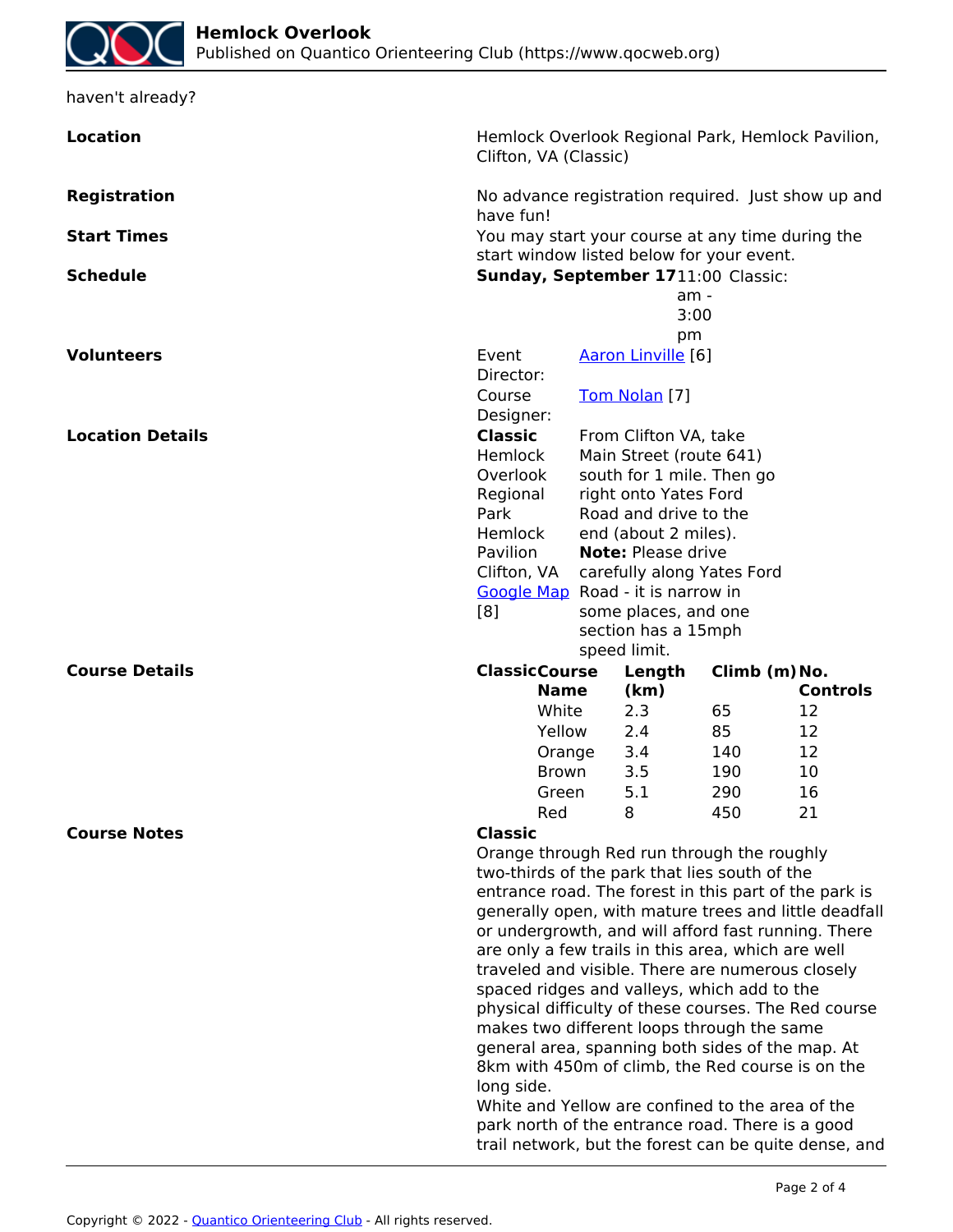

*going off-trail can be very difficult in places. The courses use large features and handrails in addition to trails. Note: there will not be water on these White or Yellow courses; if you feel you will need some, please plan on bringing your own. The start will be at a trail junction just off the entrance road. The finish will be in the grassy area just west of the cabins.*

*Club Member, adult*

*Epunch Owner \$5*

*Epunch Borrower \$10*

## **Team or Group Entries**

*Participants are welcome to compete together as a single team entry. Teams containing one or more nonmembers are charged the nonmember individual rate. Teams containing one or more adults are charged the adult individual rate. For teams to receive member or junior rates, all members of the team must be members or juniors, respectively. Each extra team map beyond the first is an additional \$2. Individuals or teams desiring to compete on a second course can do so for a reduced fee of \$2/map.*

## **Important Notes**

- *At the event, we can only accept payment in cash or check; online, you may use a credit card or PayPal account.*
- *If you have access to a smartphone, you may become a member at the event by joining online via this webpage [9] (which also explains the member benefits). Membership is completely optional.* If you wish to join or renew, we strongly recommend joining (or renewing) online **before the event** *rather than at it to save time and because it's easier.*
- *Most of our events use an 'epunch' timing chip for electronic timing. Individuals or groups without their own epunch pay a higher entry fee (see above), which includes the loan of an epunch for that event. Loaned epunches that are lost incur a \$40 replacement fee. Epunches (also known as SI-cards or finger sticks) are usually available for sale at each event as described here [10].*
- *Former QOC members who have let their membership lapse pay non-member fees.*
- *Compasses are available at no charge, but if lost incur a \$15 replacement fee.*
- *Please provide collateral (driver's license or car keys) when borrowing a compass or epunch.*
- *For additional safety, whistles are available for sale at \$1/each.*
- *Free beginner instruction is always available just ask at the registration table.*

**Source URL:** *https://www.qocweb.org/events/2017/9/17/hemlock-overlook*

## **Links:**

*[1] https://www.qocweb.org/events/2017/9/17/hemlock-overlook*